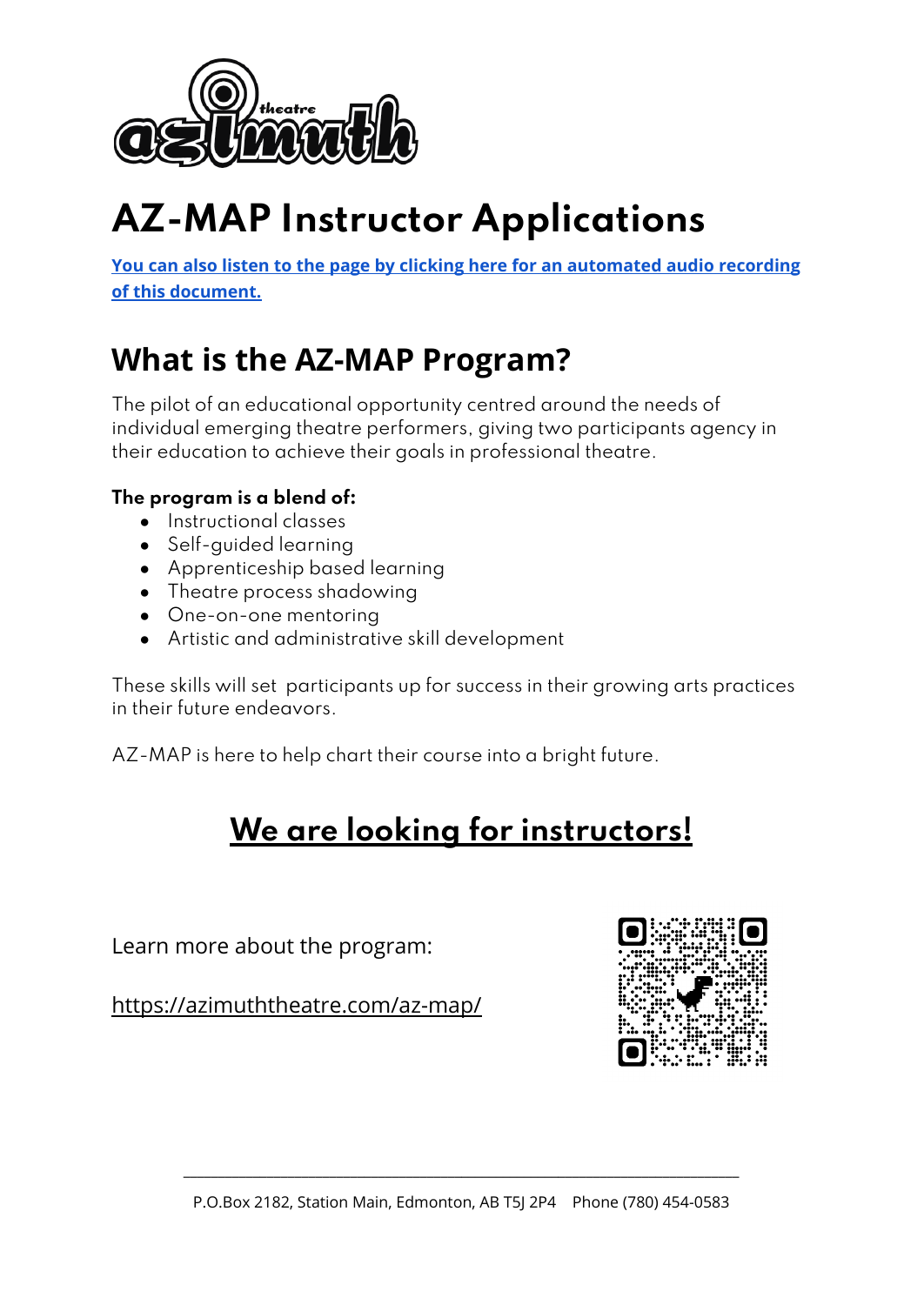

## **What we can offer Instructors:**

### **Program Dates**

October 25, 2021 - June 24, 2022

Classes will take place as scheduled in the timetable below from Tuesday to Friday, 9:00 AM - 12:30 PM

Classes are scheduled in 90-minute class blocks. These could be weekly, twice a week, or 4 classes a week.

This timetable can be flexible and discussed on a case-by-case basis; this is our proposed plan but we can adapt schedule structures based on availability!

**Rate: \$480 Minimum Contract Rate (4 classes)** \$120/ 1.5 Hour Class *\*This rate includes prep time for classes, a minimum of 4 classes will be required\**

*\*Seeking instructors currently based in Edmonton for in person classes, but for virtual classes national artists are invited to apply\**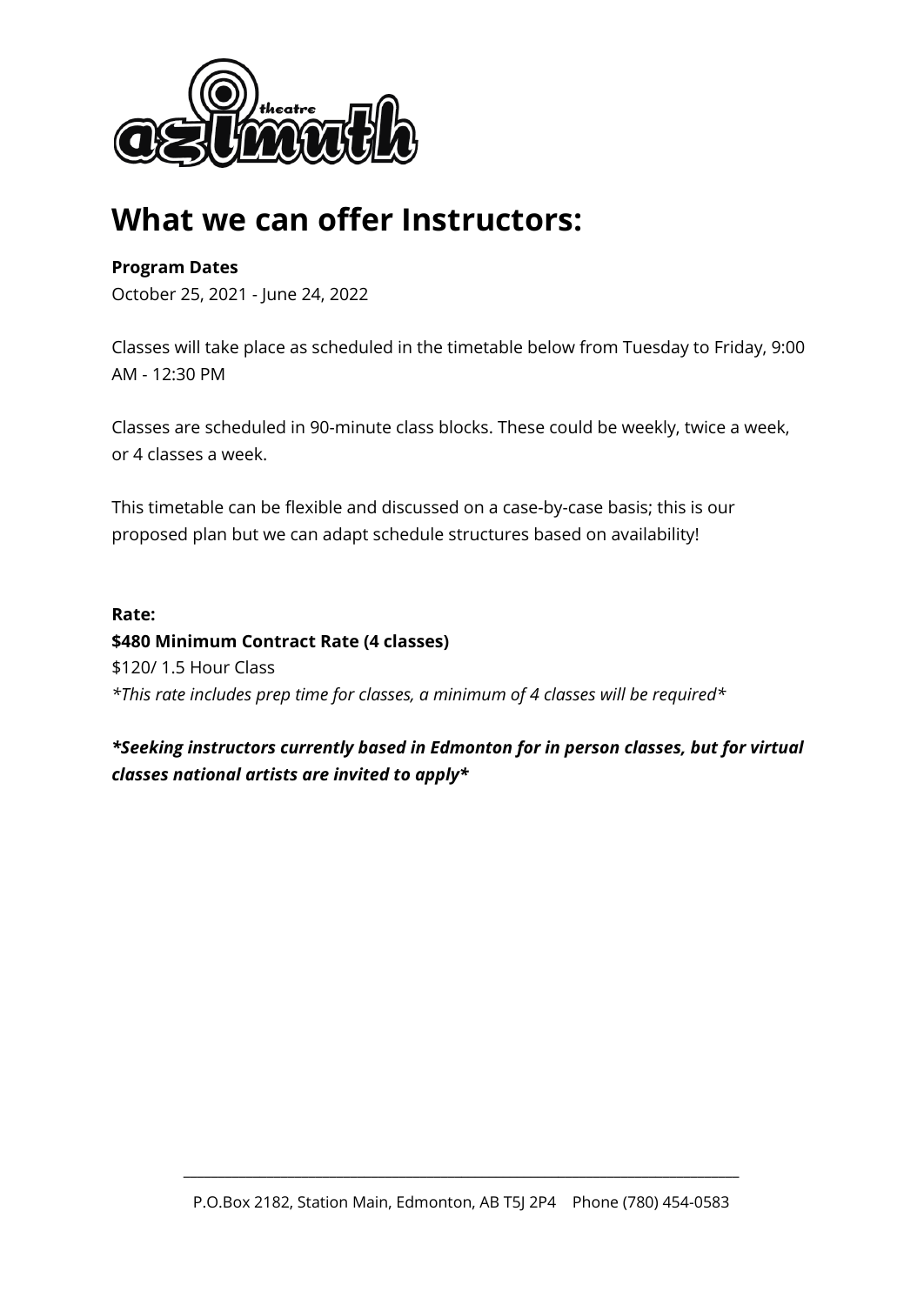

### **Example of Potential Schedule For Participants and Instructor Involvement**

| Week 2             | Monday                         | Tuesday      | Wednesday                                  | Thursday            | Friday                                     |
|--------------------|--------------------------------|--------------|--------------------------------------------|---------------------|--------------------------------------------|
| Day Block 1        |                                |              |                                            |                     |                                            |
| 9:00-10:30 AM      |                                | Instructor 1 | Apprenticeship<br><b>Work and Coaching</b> | Instructor 1        | <b>Apprenticeship Work</b><br>and Coaching |
| Day Block 2        |                                |              |                                            |                     |                                            |
| 11:00 AM -12:30 PM |                                | Instructor 2 | Apprenticeship<br><b>Work and Coaching</b> | <b>Instructor 2</b> | <b>Apprenticeship Work</b><br>and Coaching |
| Night Block 1      |                                |              |                                            |                     |                                            |
| 4:30 PM - 6:00 PM  | <b>Self Guided</b><br>Learning |              |                                            |                     |                                            |
| Night Block 2      |                                |              |                                            |                     |                                            |
| 6:30 PM - 8:30 PM  | 'erformance<br>ab.             |              |                                            |                     |                                            |

### **Location: amiskwaciwâskahikan/Edmonton, AB**

### In-person or online

(class platform is negotiable and able to shift depending on factors in and out of our control, like Alberta Public Safety Guidelines and Azimuth Theatre's Health and Safety Policies)

**Azimuth Theatre acknowledges** that this program and opportunity has been built and posted on Turtle Island, through cables and signals that span many nations intersecting Treaty and Unceded Land. AZ-MAP has been created in Treaty 6 territory, the original home of the Indigenous nations of the Nehiyawak ( $\sigma$ <sup>n</sup> $\Delta$  $\forall$ ·), Nakota-Sioux, Niitsítapi, Dene - Tsuu T'ina, and Métis among others who have and continue to call this land home. Azimuth Theatre strives to incorporate the treaty values of kinship and peace into all aspects of our work and will continue to actively listen and learn. Azimuth Theatre is committed to reviving and practicing the spirit of TATAWAW ("Welcome. There is room".) We work with mindfulness towards engaging in meaningful relationships, inclusive practices, responsibility and integrity in leadership, a growth mindset, and a belief in abundance over scarcity. We recognize the past and present of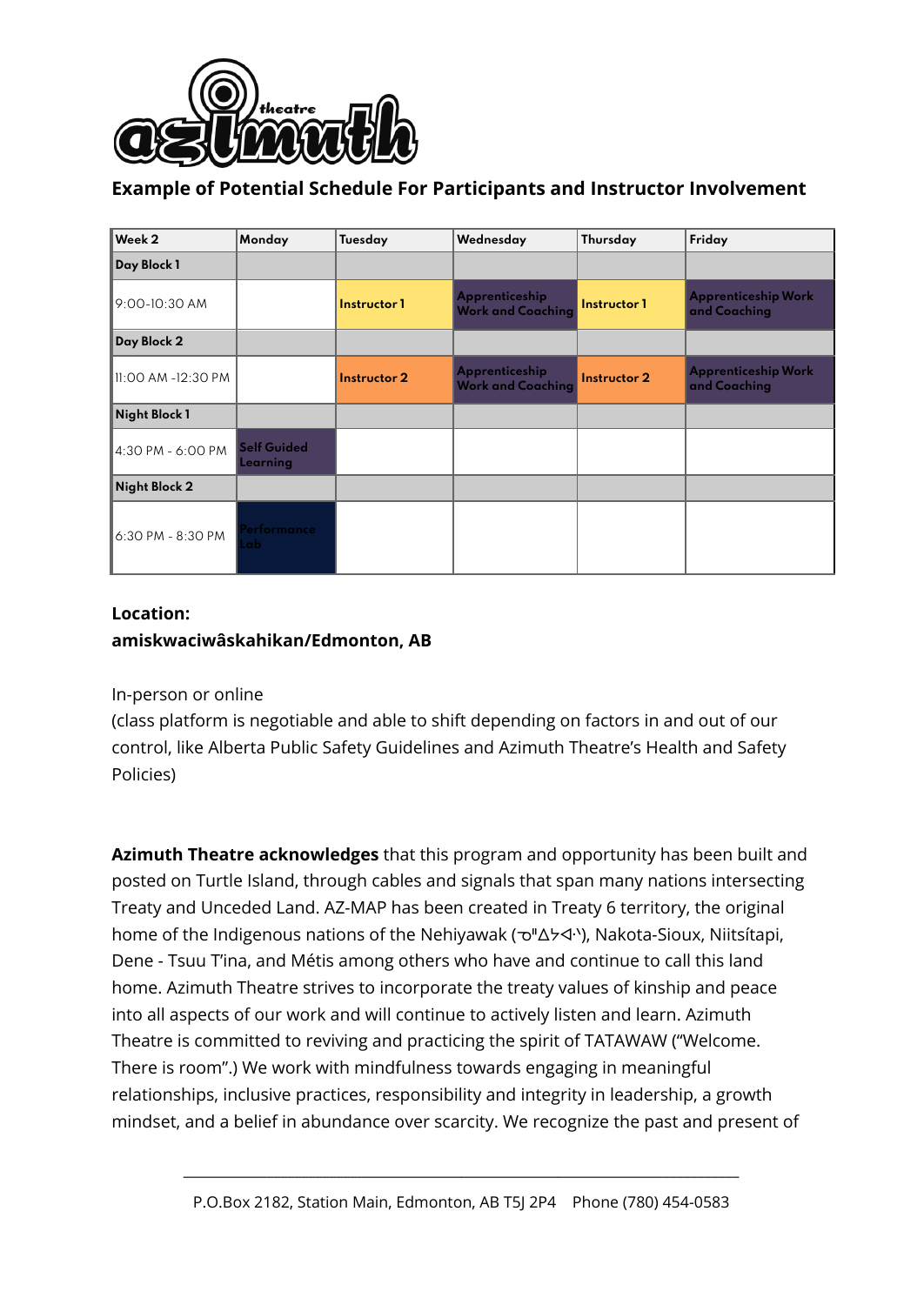

this land and our relationship with it and continue to work towards a future of friendship, respect and collaboration.

### **Instructors responsibilities**

- Building class plans with the producing team
	- (Templates and Supports Provided)
- Teaching classes online or in-person in relation to a performer's experience.
- Providing feedback to program participants
- Creating and sharing of education resources to live on in perpetuity for AZ-MAP
- Attend company training opportunities
- Provide feedback to Azimuth Theatre on the program development and participation.

### **Requirements/Prerequisites for Instructors of the Program**

Applicants are required to have experience in the professional theatre industry in reference to any number of the related topics as are listed below. Interested Instructors can apply to teach more than one course if they have the required experience. References may be required.

This is a guideline for the program structure

Flexibility and ongoing improvements will be made throughout the program dependent on instructor availability. We also welcome applications from practitioners whose specialties are not listed below; if you believe your practice could be beneficial to emerging theatre artists, please submit your application and let us know why!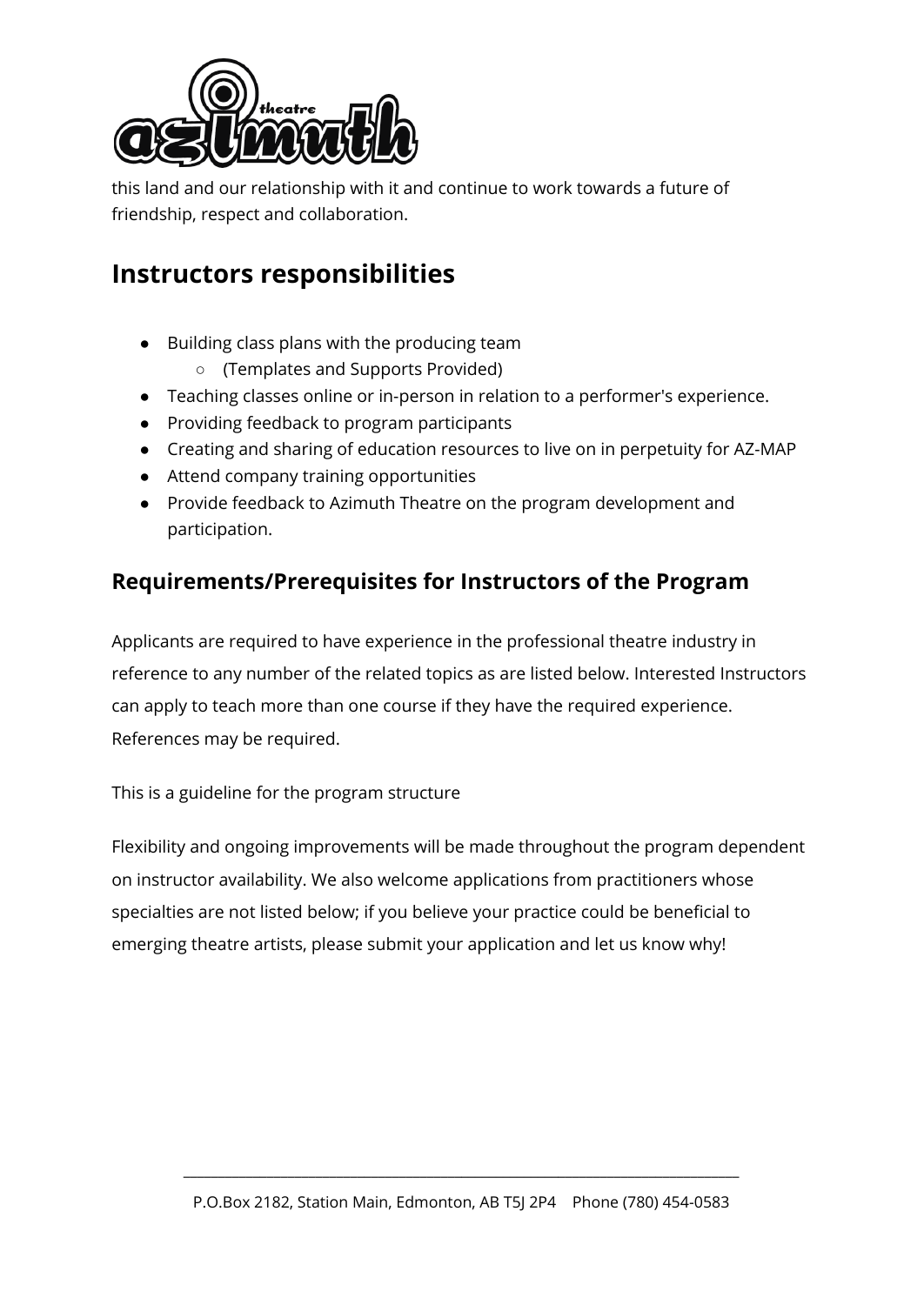

### **AZ-MAP Course Structure**

### **October - Early November**

- Ensemble Building
- Stage Management
- Anti-Oppressive Theatre Practice
- Theatre History General and Community Specific
- Voice

#### **Mid-November - December**

- Theatre Fundamentals
- Scene/Script Study
- Tablework
- Dramaturgy
- Playwriting
- Voice

### **January - March**

- Design
- Acting
- Clowning
- Movement
- Voice

### **April - June**

- Acting
- Clowning
- Movement
- Voice
- Producing
- Collective Creation
- Website Design
- Brand Development and Social Media

\_\_\_\_\_\_\_\_\_\_\_\_\_\_\_\_\_\_\_\_\_\_\_\_\_\_\_\_\_\_\_\_\_\_\_\_\_\_\_\_\_\_\_\_\_\_\_\_\_\_\_\_\_\_\_\_\_\_\_\_\_\_\_\_\_\_\_\_\_\_\_\_\_\_\_\_\_\_\_\_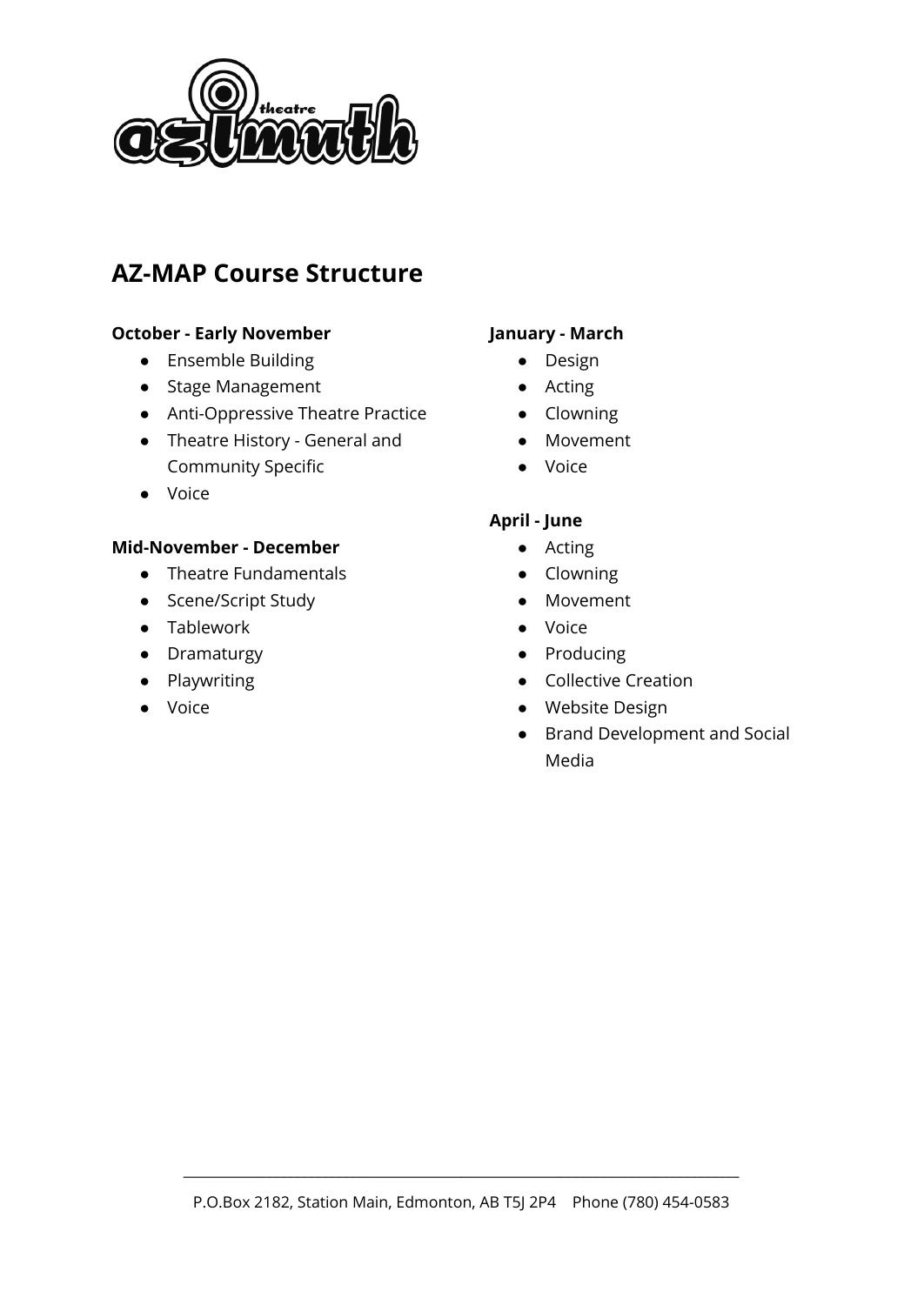

## **Who is Azimuth Theatre?**

For 30 years Azimuth Theatre has adapted to the needs of our community:

- We value agility and courage.
- We encourage compassionate, rigorous and honest conversation.
- We make space for under-represented voices and contribute to the removal of barriers that prevent celebration and education surrounding diversity in our society.
- We seek to foster these attributes in ourselves as well as those of our artists, communities and audiences.

We support and encourage the sharing of space and stories from all bodies, lands and languages. Many experiences and stories have yet to be experienced and shared on our stages.We acknowledge this and actively strive to change it. This program is for those who have yet to experience their stories on stage and those who have encountered barriers to creating, sharing and/or experiencing theatre training.We believe that those who share intersections similar to the participants will be crucial to the program's success.We are here to listen, learn and create lasting, meaningful change together.We are actively in search of applicants who identify as belonging to historically underrepresented communities. This can mean many intersections of identity and experience.